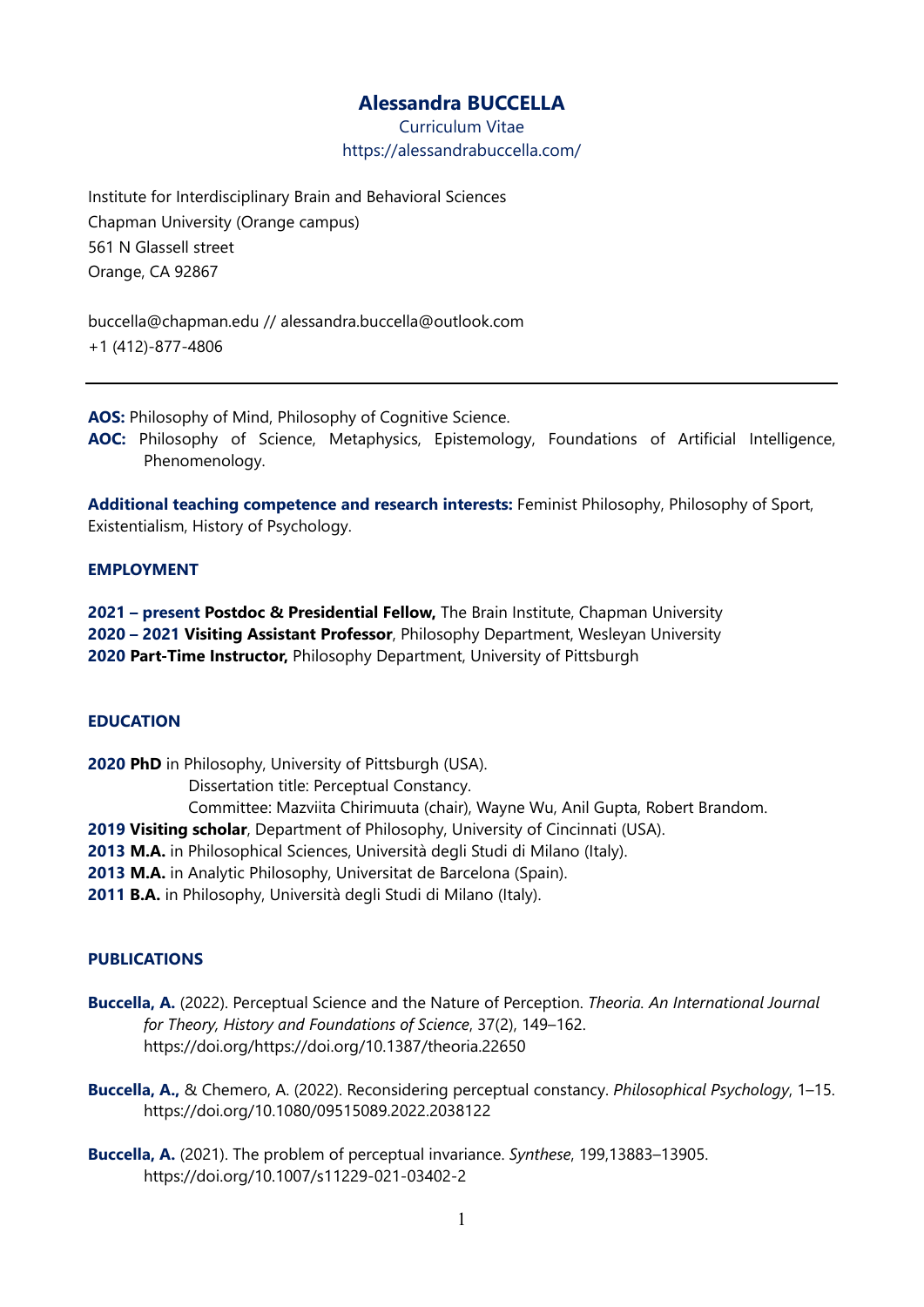- **Buccella, A.** (2021). Enactivism and the "problem" of perceptual presence. *Synthese*, 198(1), 159–173. https://doi.org/10.1007/s11229-020-02704-1
- **Buccella, A.** (2020). Olympians and Vampires Talent, practice, and why most of us "don't get it." *Argumenta*, 1–11. https://doi.org/10.14275/2465-2334/20200.buc
- **Buccella, A.** (2017). Naturalizing Qualia. *Phenomenology and Mind*, 12 SE-Submitted Contributions. https://doi.org/10.13128/Phe\_Mi-21114
- **Buccella, A.** (2014). Suoni. *Aphex Portale Italiano di Filosofia Analitica (www.aphex.it)*, 9, 83-111.
- **Buccella, A.** (2012). Music and Emotion. The Dispositional or Arousal theory. *Rivista Italiana di Filosofia Analitica Junior*, 3 (1), 19 – 36.

## Forthcoming:

● "Phenomenology: what's AI got to do with it?" (with Alison A. Springle) in *Phenomenology and the Cognitive Sciences.* Expected publication: 2022.

● "Shine of Bronze and Sound of Brass: The Relational Perceptual Constructs of Timbre and Gloss" (with Mazviita Chirimuuta). In A. Mroczko-Wąsowicz & R. Grush (eds.), *Sensory Individuals: Contemporary Perspectives on Modality-specific and Multimodal Perceptual Objects*. Oxford University Press. Expected publication: 2022.

## Under review:

● "A Contemporary Defense of Some Old Ideas about Perception" (with Alison A. Springle).

## In progress:

- "'AI for all' is a matter of social justice"
- "Machine Learning, Reasons, and Trust" (with Uri Maoz & Erik Linstead)

#### **INVITED CONTRIBUTIONS**

- **2020**  "Perché la scienza merita la nostra fiducia"(review of *Why Trust Science?* By Naomi Oreskes). **Blog Post** for Climalteranti. Retrieved from https://www.climalteranti.it/2020/05/27/perche-lascienza-merita-la-nostra-fiducia/
- **2017**  "Integrating intentionality" (with Alison A. Springle), **Book symposium** on Carl Sachs, *Intentionality and the Myths of the Given*. Philosophy Syndicate. Retrieved from https://syndicate.network/symposia/philosophy/intentionality-and-the-myths-of-the-given/

## **TALKS (selection)**

### Blind-reviewed:

- **2020** "Constructivism, computation, and content", 10<sup>th</sup> European Congress of Analytic Philosophy (ECAP), Utrecht, The Netherlands. [conference moved online]
	- "Structural realism and the 'measurement analogy' in perceptual psychology", 71<sup>st</sup> meeting of the New Mexico Texas Philosophical Society, Waco, TX, USA. [conference cancelled]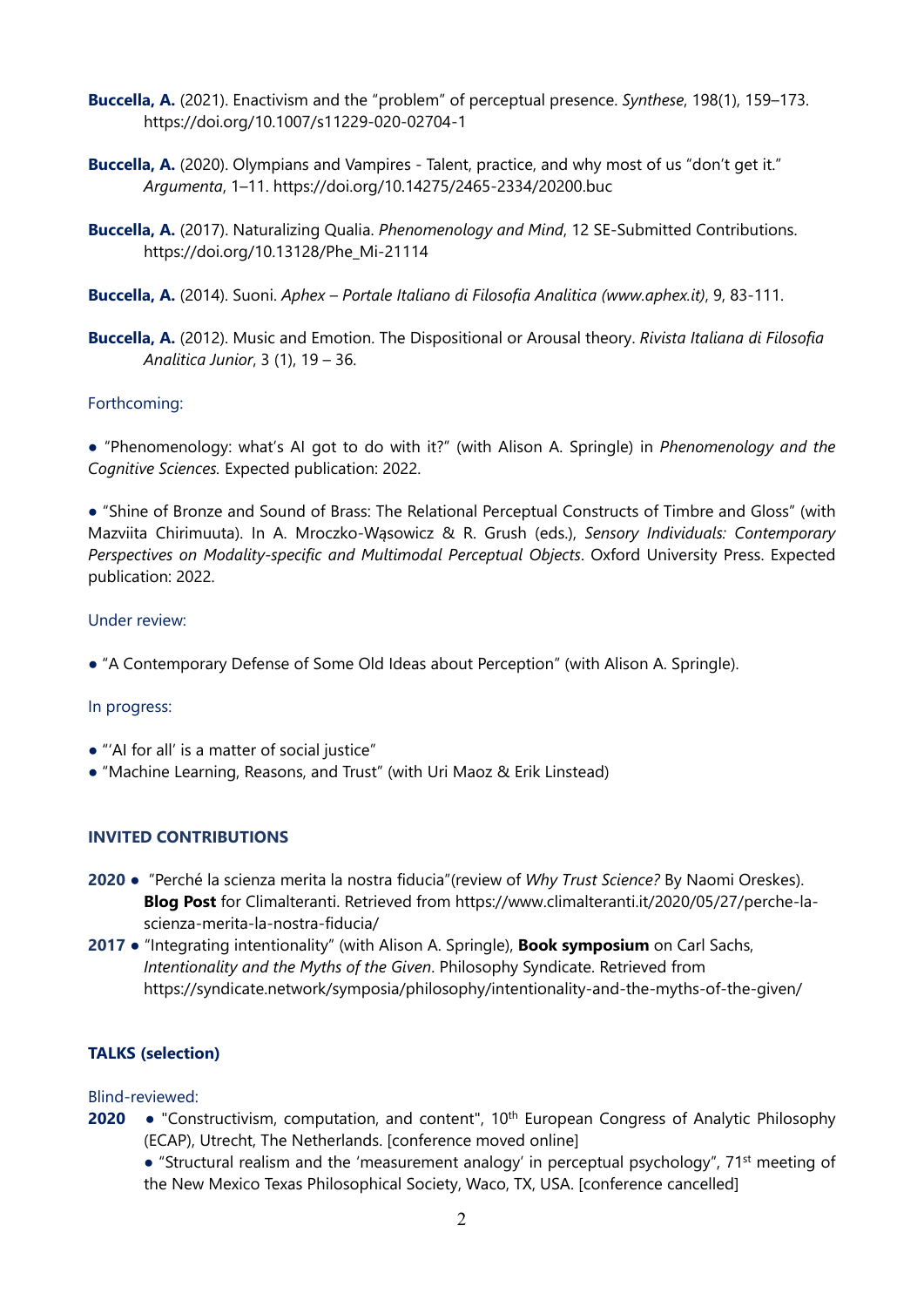- **2019** "Perceptual constancy is dead, long live perceptual constancy!", Society for the Metaphysics of Science (SMS), November 7-9, Toronto, ON, Canada.
	- "Two approaches to Perceptual Constancy", Southern Society for Philosophy and Psychology (SSPP), March 7-9, Cincinnati, OH, USA.
- **2018**  "Olympians and Vampires talent, practice, and why 'mortals' don't get it", European Society for Philosophy and Psychology (ESPP), September 10-13, Rijeka, Croatia.
	- "Perceptual constancy is dead, long live perceptual constancy!", Società Italiana di Filosofia Analitica (SIFA), September 4-7, Novara, Italy.
- **2017** "How should we think about perceptual presence?", Philosophers' Forum Graduate Gateway Conference, April 27-28, St. Louis, MO, USA.
- **2016 •** "Intentionality and Experience between Phenomenology and Enactivism", 2<sup>nd</sup> International Conference in Philosophy of Mind, September 21-22, Braga, Portugal.

● "A new look at the intentionality of phenomenology", Pragmatism and the Brain Conference, June 2-4, Asheville, NC, USA.

**2015** ● "Thinking with the body", Northwest Philosophy Conference, October 9-10, Coeur D'Alene, ID, USA.

## Invited:

- **2021**  "Phenomenology: What's AI got to do with it?", Reassessing the Relationship between Explanation and Phenomenology hybrid workshop, Leipzig, October 4<sup>th</sup>-6<sup>th</sup>.
	- "Enactivism and the 'problem' of perceptual presence", CLEA Seminar Series, July 9<sup>th</sup>.
	- "Perceptual Science and the Nature of Perception", ENSO (ENactive Seminars Online) Seminar Series, May 6<sup>th</sup>.
- **2018**  "Perceptual Constancy is Dead, Long Live Perceptual Constancy!", University of Pittsburgh, Student-Faculty Colloquium Series, November 2nd.

# **COMMENTARIES**

- **2021**  Comments on Andrea Kern's "Perceiving that p Capacities, Opportunities and Hindrances", Perceptual Experience and Empirical Reason Conference, University of Pittsburgh, December 3rd-5<sup>th</sup>, online.
	- Comments on Madeleine Ransom's "Do high-level properties make a difference to perceptual phenomenology?", APA Pacific Division meeting, April 9<sup>th</sup>, online.
	- Comments on Jessica Williams's "Kant on Aesthetic Attention", APA Central Division meeting, February 22<sup>nd</sup>, online.
	- Comments on Michael Barkasi's "Does what we dream feel present? Two varieties of presence", APA Eastern Division meeting, January 15<sup>th</sup>, online.
- **2019**  Comments on Ben Henke's "Responsibility and Epistemic Downgrade of Perception", Southern Society for Philosophy and Psychology (SSPP), Louisville, KY, USA. [conference postponed to December 2020]
	- Comments on Michael Anderson and Vicente Raja, "Behavior Considered as an Enabling Constraint", Neural Mechanisms Online (https://www.neuralmechanisms.org/).

# **POSTERS**

- **2018**  "Enactivism and Indeterminacy", Enactivism: Theory and Performance, March 15-17, Memphis, TN, USA.
	- "How should we think about perceptual presence?", American Philosophical Association (APA)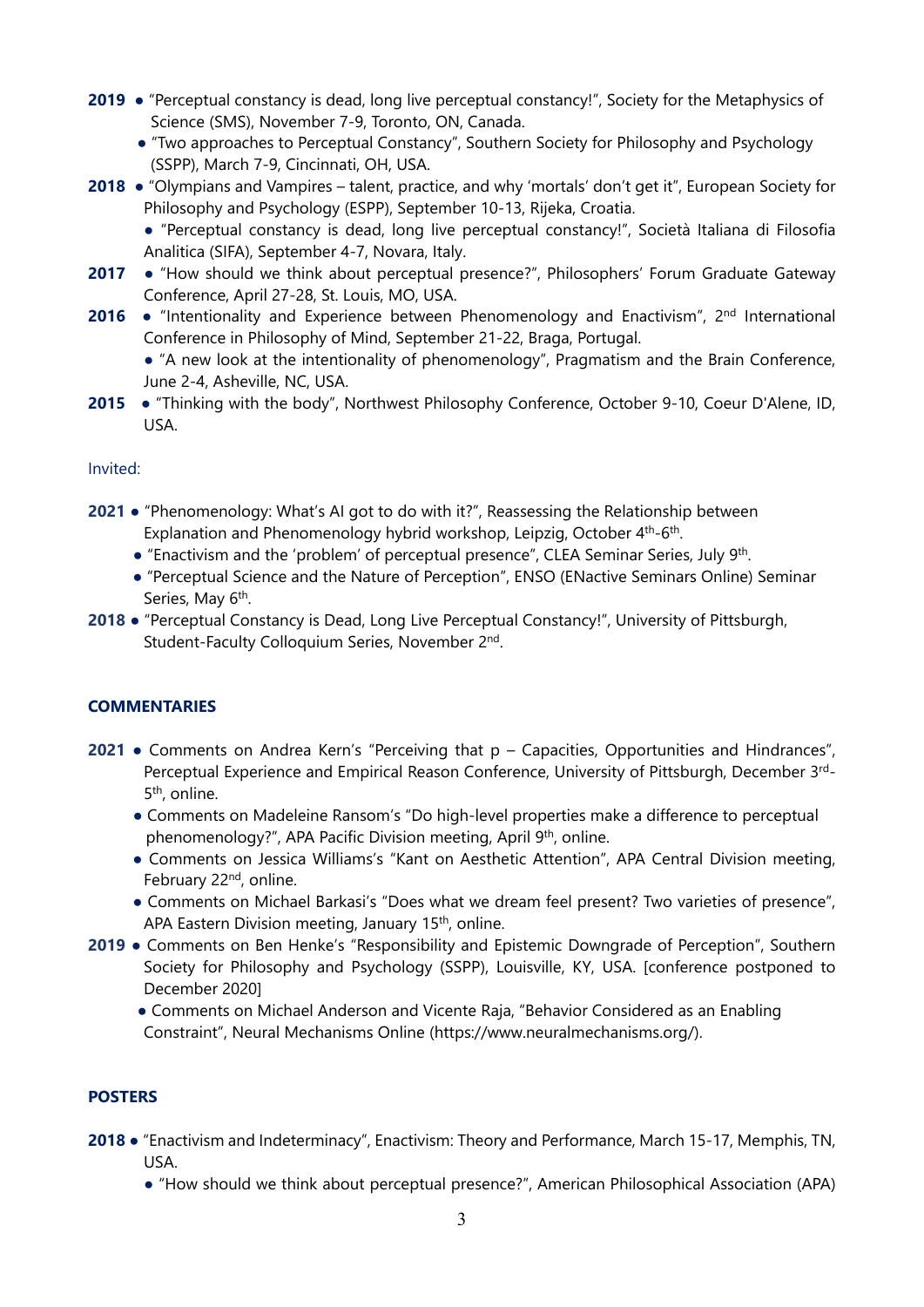– Eastern Division, January 3-6, Savannah, GA, USA.

**2016** ● "Naturalizing Qualia", European Society of Philosophy and Psychology (ESPP), August 10-13, St. Andrews, UK.

## **MEDIA COVERAGE**

- **2020 APA Member interview**, blog of the American Philosophical Association. Published online on 11/27/2020. URL:<https://blog.apaonline.org/2020/11/27/apa-member-interview-alessandra-buccella/>
	- "Il clima filosofico", **interview** with Italian magazine *Vivere con Filosofia*, issue 4, Sprea editori.

#### **GRANTS & AWARDS**

- **2020 EU Mobilitas Pluss postdoctoral researcher grant** for the project "A philosophical framework to understand perceptual objects as relational constructs", European Regional Development Fund & Estonian Research Council. [*declined due to timing conflict*].
- **2019 Connected Academics Fellowship**, Graduate Institute for the Engaged & Public Humanities, Georgetown University.
- **2018 Diversity award**, Society for Philosophy and Psychology (SPP).

## **TEACHING**

#### **Wesleyan University, USA**

Spring 2020: Phenomenology & Existentialism Philosophy of Perception Fall 2020: Philosophy of Psychology Bodies & Experiences (First Year Seminar)

#### **University of Pittsburgh, USA**

Summer 2020 Philosophy and Public Issues (online) Spring 2020 Philosophy of Psychology Summer 2018Concepts of Human Nature

#### As Teaching Assistant (2015-2019):

- Knowledge & Reality
- Introduction to Philosophical Problems
- Philosophy and Science
- Philosophy of Mind

#### **DEPARTMENTAL/UNIVERSITY SERVICE**

- **2019** Undergraduate student mentor, Philosophy Department's mentoring program for Philosophy Majors, University of Pittsburgh.
- **2018** Graduate student member of Faculty Search Committee (Metaphysics, Epistemology, Logic, Science), University of Pittsburgh.
- **2015 2017** Philosophy Department delegate, Graduate Student Organization (GSO), Dietrich School of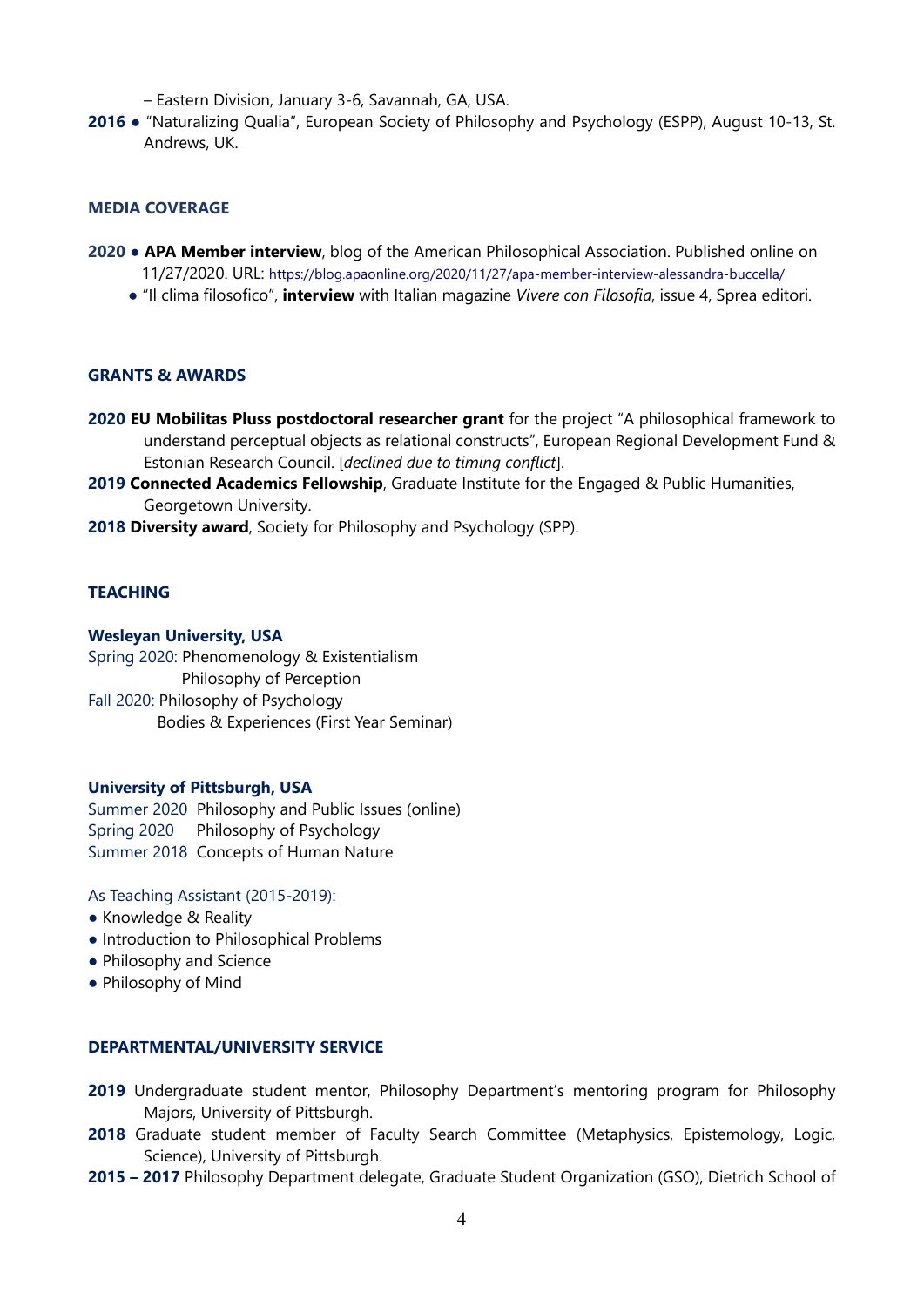Arts and Sciences, University of Pittsburgh.

## **SERVICE TO THE PROFESSION**

**Referee** for *Res Philosophica, Review of Metaphysics, Phenomenology and Mind, Review of Philosophy and Psychology.* 

## **OTHER TRAINING & EXPERIENCE**

- **2021**  "Teaching Sustainability" **Session Chair**, AAPT-APA *Teaching Hub* @ APA Eastern division meeting, January 8th, online.
- **2020 2021** Member of the **Scientific Committee** of Italian Blog *Climalteranti*  (https://www.climalteranti.it/).
- **2019** Invited participant at **Gathering of Higher Ed Changemakers**, November 15-16, Wayfinding Academy, Portland, OR, USA.

● **Graduate Certificate in Engaged & Public Humanities**. Graduate Institute for the Engaged & Public Humanities, Georgetown University, Washington DC, USA.

**2017** ● **Achievement in Pedagogy badge**. University Center for Teaching and Learning, University of Pittsburgh. Concentrations: Pedagogy, Diversity, Educational Technology.

## **LANGUAGES**

#### **Italian (native language):**

- Speaking: excellent
- Reading: excellent
- Writing: excellent

#### **English:**

- Speaking: excellent
- Reading: excellent
- Writing: excellent

#### **Spanish:**

- Speaking: beginner
- Reading: intermediate
- Writing: beginner

#### **REFERENCES**

#### Mazviita Chirimuuta (PhD advisor)

Senior Lecturer, Philosophy, Psychology and Language Sciences, University of Edinburgh (UK). m.chirimuuta@ed.ac.uk

Wayne Wu Associate Professor, Philosophy, Carnegie Mellon University (USA). waynewu@andrew.cmu.edu

#### Anthony Chemero

Distinguished Professor of Philosophy and Psychology, University of Cincinnati (USA). chemeray@ucmail.uc.edu

#### Steven Horst